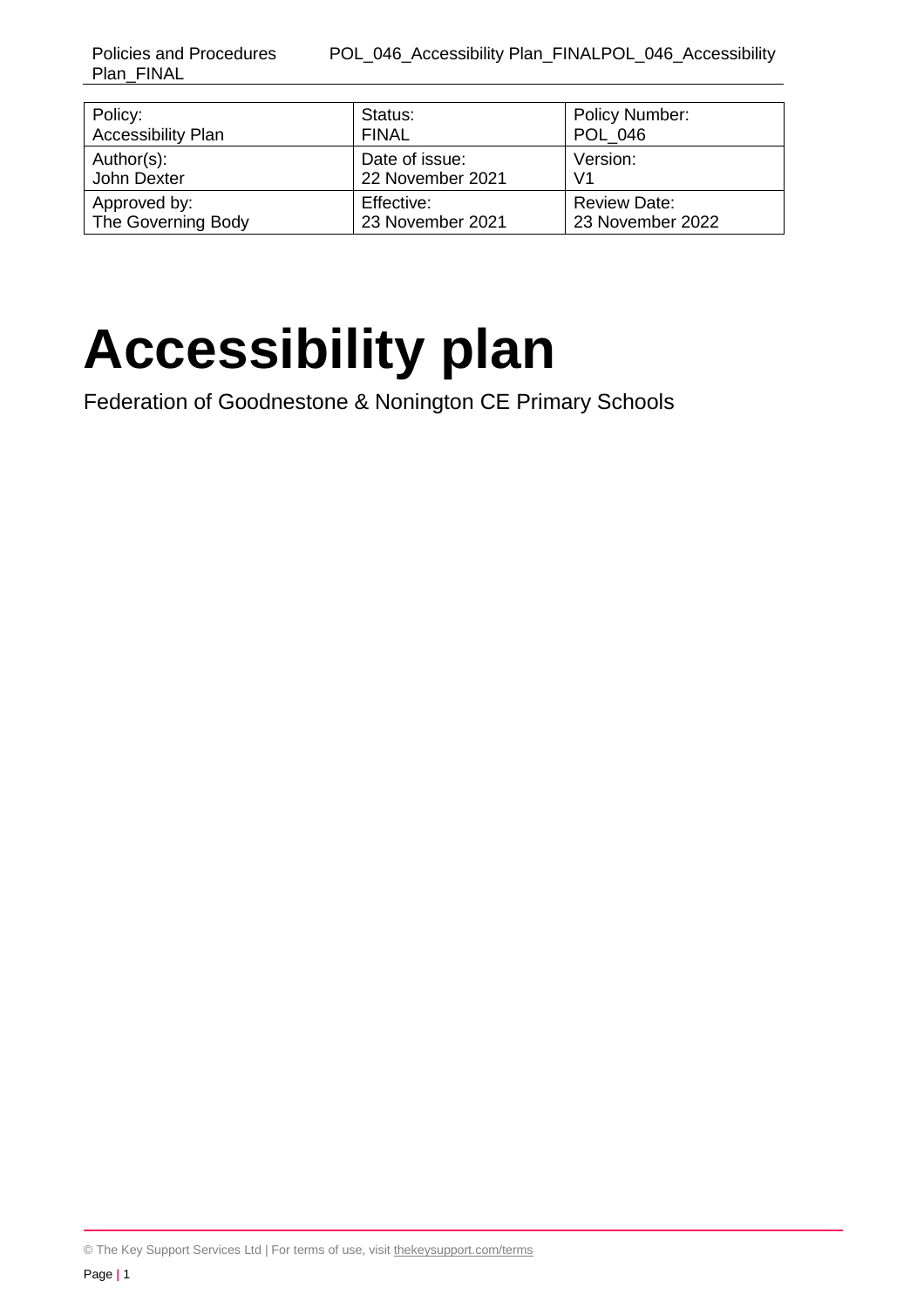| <b>Approved by:</b> | John Dexter | Date: 15/11/21 |
|---------------------|-------------|----------------|
| Last reviewed on:   | 15/11/21    |                |
| Next review due by: | 11/24       |                |

<sup>©</sup> The Key Support Services Ltd | [thekeysupport.com/terms](https://thekeysupport.com/terms-of-use)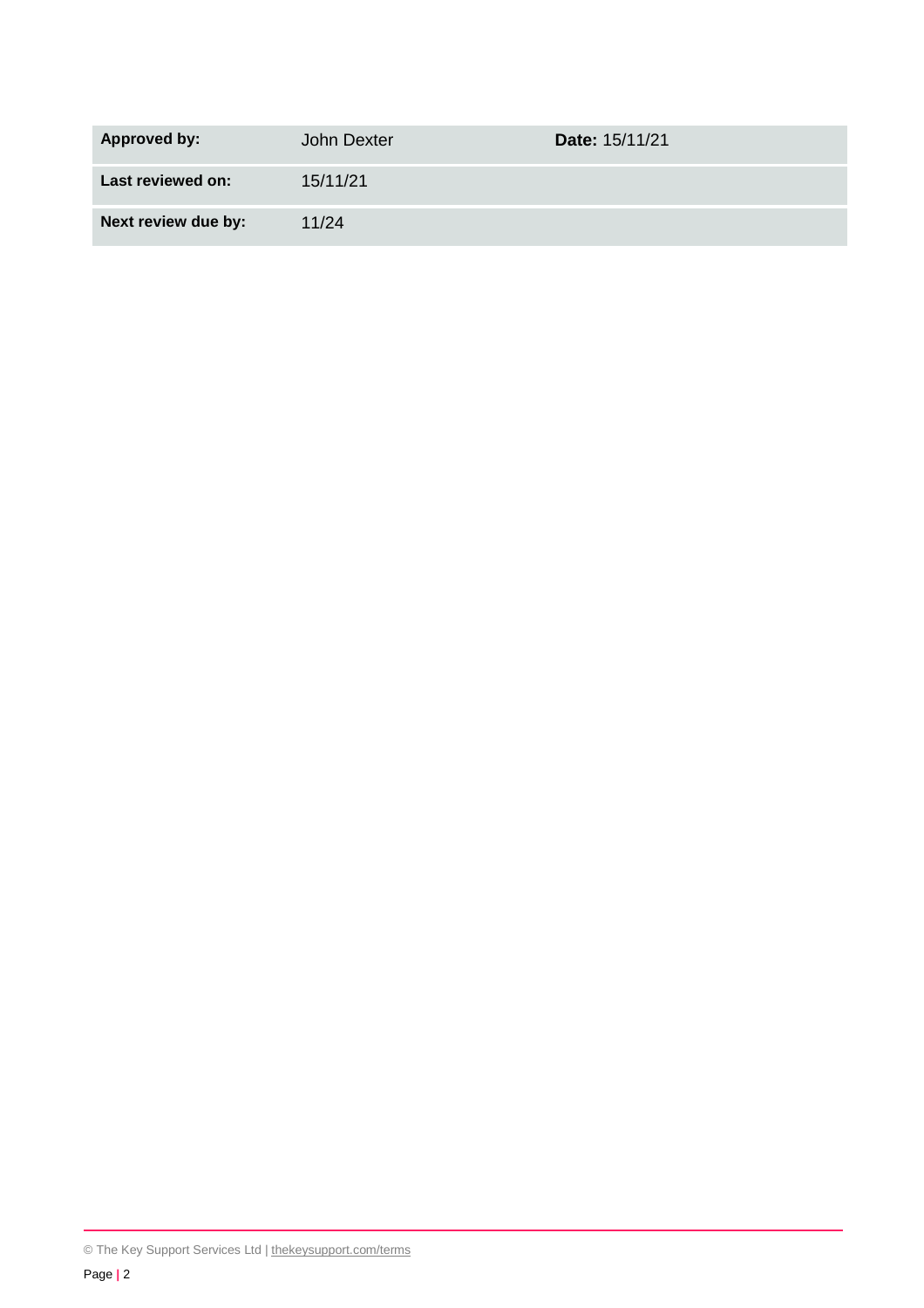# **Contents**

## <span id="page-2-0"></span>**1. Aims**

Schools are required under the Equality Act 2010 to have an accessibility plan. The purpose of the plan is to:

- Increase the extent to which disabled pupils can participate in the curriculum
- Improve the physical environment of the school to enable disabled pupils to take better advantage of education, benefits, facilities and services provided
- Improve the availability of accessible information to disabled pupils

Our schools aim to treat all its pupils fairly and with respect. This involves providing access and opportunities for all pupils without discrimination of any kind.

The plan will be made available online on the each school website, and paper copies are available upon request.

Our schools are also committed to ensuring staff are trained in equality issues with reference to the Equality Act 2010, including understanding disability issues.

Each school supports any available partnerships to develop and implement the plan.

Our schools' complaints procedure covers the accessibility plan. If you have any concerns relating to accessibility in school, the complaints procedure sets out the process for raising these concerns.

## <span id="page-2-1"></span>**2. Legislation and guidance**

This document meets the requirements of [schedule 10 of the Equality Act 2010](http://www.legislation.gov.uk/ukpga/2010/15/schedule/10) and the Department for Education (DfE) [guidance for schools on the Equality Act 2010.](https://www.gov.uk/government/publications/equality-act-2010-advice-for-schools)

The Equality Act 2010 defines an individual as disabled if they have a physical or mental impairment that has a 'substantial' and 'long-term' adverse effect on their ability to undertake normal day to day activities.

Under the [Special Educational Needs and Disability \(SEND\) Code of Practice,](https://www.gov.uk/government/publications/send-code-of-practice-0-to-25) 'long-term' is defined as 'a year or more' and 'substantial' is defined as 'more than minor or trivial'. The definition includes sensory impairments such as those affecting sight or hearing, and long-term health conditions such as asthma, diabetes, epilepsy and cancer.

Schools are required to make 'reasonable adjustments' for pupils with disabilities under the Equality Act 2010, to alleviate any substantial disadvantage that a disabled pupil faces in comparison with non-disabled pupils. This can include, for example, the provision of an auxiliary aid or adjustments to premises.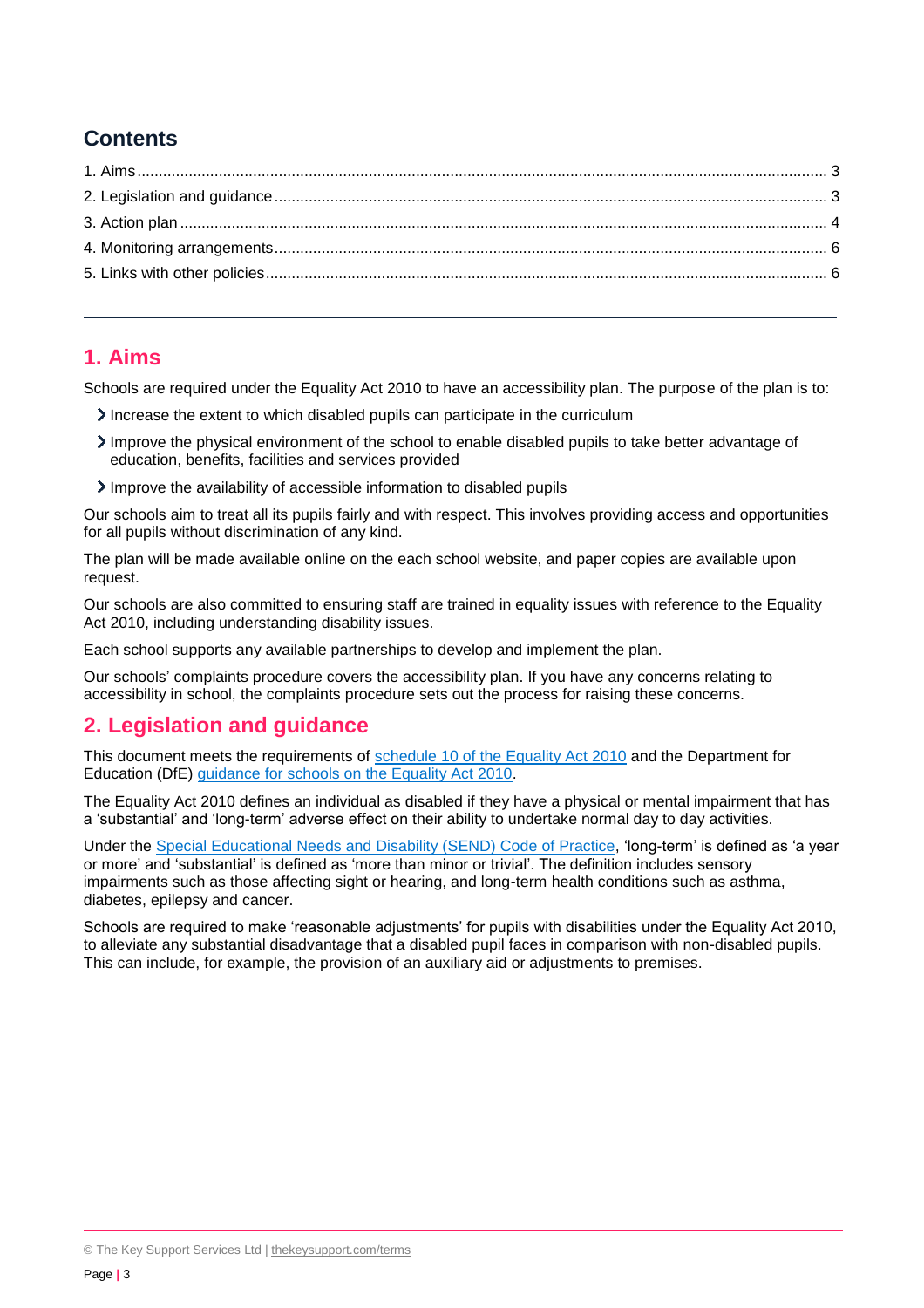Policies and Procedures POL\_046\_Accessibility Plan\_FINALPOL\_046\_Accessibility Plan\_FINAL

| Policy:                   | Status:          | Policy Number:      |
|---------------------------|------------------|---------------------|
| <b>Accessibility Plan</b> | <b>FINAL</b>     | <b>POL 046</b>      |
| Author(s):                | Date of issue:   | Version:            |
| John Dexter               | 22 November 2021 | V <sub>1</sub>      |
| Approved by:              | Effective:       | <b>Review Date:</b> |
| The Governing Body        | 23 November 2021 | 23 November 2022    |

# **3. Action plan**

This action plan sets out the aims of our accessibility plan in accordance with the Equality Act 2010.

| <b>AIM</b>                                                              | <b>CURRENT GOOD PRACTICE</b>                                                                                                                                                                                                                                                                                                                                                                                                                                       | <b>OBJECTIVES</b>                                                                        | <b>ACTIONS TO BE</b><br><b>TAKEN</b>                                                                                            | <b>PERSON</b><br><b>RESPONSIBLE</b> | DATE TO<br><b>COMPLETE</b><br><b>ACTIONS BY</b> | <b>SUCCESS</b><br><b>CRITERIA</b>                                                  |
|-------------------------------------------------------------------------|--------------------------------------------------------------------------------------------------------------------------------------------------------------------------------------------------------------------------------------------------------------------------------------------------------------------------------------------------------------------------------------------------------------------------------------------------------------------|------------------------------------------------------------------------------------------|---------------------------------------------------------------------------------------------------------------------------------|-------------------------------------|-------------------------------------------------|------------------------------------------------------------------------------------|
| Increase access<br>to the curriculum<br>for pupils with a<br>disability | • Our school offers a<br>differentiated curriculum<br>for all pupils<br>• We use resources tailored<br>to the needs of pupils who<br>require support to access<br>the curriculum<br>• Curriculum progress is<br>tracked for all pupils,<br>including those with a<br>disability<br>• Targets are set effectively<br>and are appropriate for<br>pupils with additional<br>needs<br>• The curriculum is<br>reviewed to ensure it<br>meets the needs of all<br>pupils | Increase<br>representation<br>within the<br>curriculum of<br>people with<br>disabilities | • Curriculum<br>resources include<br>examples of<br>people with<br>disabilities<br>• Curriculum map<br>review<br>$\bullet$ RRSA | Headteacher<br>Subject Leaders      | January 2023                                    | Pupils know<br>about and<br>understand the<br>lives of people<br>with disabilities |

<span id="page-3-0"></span><sup>©</sup> The Key Support Services Ltd | For terms of use, visit [thekeysupport.com/terms](https://thekeysupport.com/terms-of-use)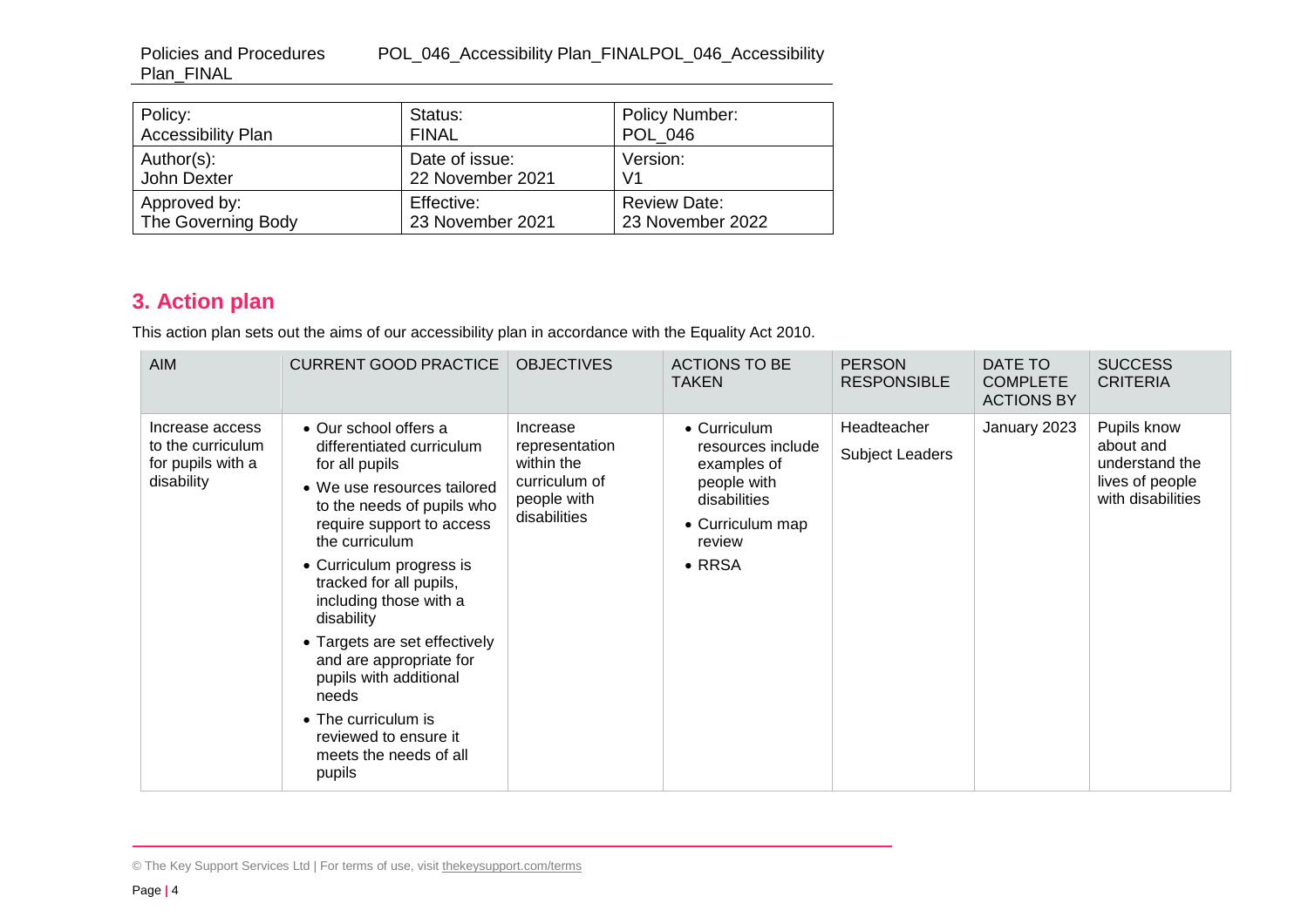| <b>AIM</b>                                                                  | <b>CURRENT GOOD PRACTICE</b>                                                                                                                                                                                                                                                        | <b>OBJECTIVES</b>                                                                                                       | <b>ACTIONS TO BE</b><br><b>TAKEN</b>                                                                                                                                                               | <b>PERSON</b><br><b>RESPONSIBLE</b>                   | DATE TO<br><b>COMPLETE</b><br><b>ACTIONS BY</b> | <b>SUCCESS</b><br><b>CRITERIA</b>                                                                      |
|-----------------------------------------------------------------------------|-------------------------------------------------------------------------------------------------------------------------------------------------------------------------------------------------------------------------------------------------------------------------------------|-------------------------------------------------------------------------------------------------------------------------|----------------------------------------------------------------------------------------------------------------------------------------------------------------------------------------------------|-------------------------------------------------------|-------------------------------------------------|--------------------------------------------------------------------------------------------------------|
| Improve and<br>maintain access<br>to the physical<br>environment            | The environment is adapted<br>to the needs of pupils as<br>required. This includes:<br>• Wheel chair access to<br>main buildings<br>• Care Suit in Nonington<br>• Disabled toilets in<br>Goodnestone &<br>Nonington<br>• New extension in<br>Nonington to have<br>disability access | Audit possibilities to<br>improve access to<br>the physical<br>environment and<br>create an ongoing<br>development plan | • Carry out audit in<br>each school<br>• Formulate an<br>action plan with<br>indicative costs                                                                                                      | Headteacher<br>H&S Governor<br><b>Monitoring Pair</b> | September<br>2022                               | Maintaining and<br>the improvement<br>of access to the<br>environment is<br>part of budget<br>planning |
| Improve the<br>delivery of<br>information to<br>pupils with a<br>disability | Our school uses a range of<br>communication methods to<br>ensure information is<br>accessible. This includes:<br>• Internal signage<br>• Pictorial or symbolic<br>representations                                                                                                   | Develop the<br>delivery of<br>information to<br>pupils with ASD<br>and SEMH                                             | • CPD for teachers<br>and TAs on<br>inclusion of ASD<br>& SEMH pupils in<br>mainstream<br>classrooms<br>$\bullet$ SEMH<br>Champions<br>training<br>• Sensory<br>Awareness<br>Champions<br>training | <b>SENCO</b>                                          | Ongoing                                         | Continued<br>development of<br>the delivery of<br>information to<br>pupils with ASD &<br><b>SEMH</b>   |

<sup>©</sup> The Key Support Services Ltd | [thekeysupport.com/terms](https://thekeysupport.com/terms-of-use)